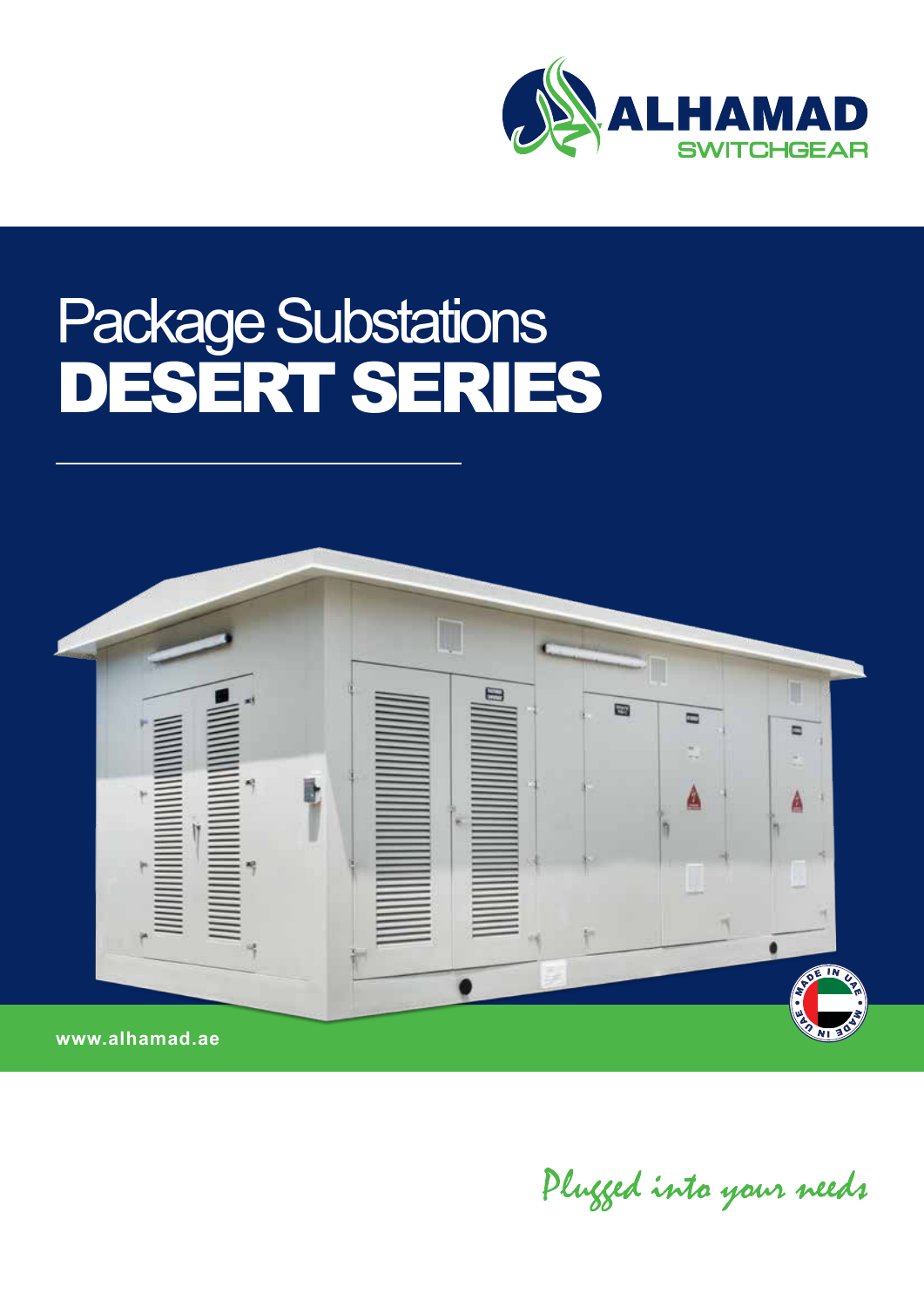Al Hamad is the leading manufacturing enterprise specialized in Low voltage to Medium voltage electrical products.

Headquartered in Abu Dhabi, the increased demands of the necessities.

UAE, the company covers entire products in upcoming years MENA region and provide expert and worked collaboratively to solutions in view of the local manufacture and provide high environment, requirements and quality solutions in utilities and many industrial applications.

人<br>「このこと」<br>「このこと」

With an extensive experience *The team is dedicated to*  of more than 2 decades and a *providing Electrical Solutions*  thorough knowledge on Low and *to multiple sectors including*  Medium voltage products, the *utilities, Oil & Gas, Defense &* 



team at Al Hamad understand *infrastructure segment.*

## INTRODCUTION

Al Hamad Switchgear a division of Al Hamad Industries International offers a complete line of compact substations and walk-in substations to meet IEC standards. These innovative substations represent a unique concept, which is introducing new standards with a broader, modular product range and shorter delivery times. All products are based on the latest technology and the result is a safe energy supply and a reduction in operating costs for the grid. Compact substations are designed for outdoor applications and typically include a Medium Voltage Switchgear, Oil Immersed Transformer, Low Voltage Distribution Panel connections and associated equipment in an enclosed Unit.

In accordance with the IEC 61330 standard, Prefabricated Secondary Substations are defined as substations with type-tested equipment comprising distribution transformer, medium-voltage switchgear, low-voltage switchboard, connections and associated equipment in an enclosed unit. Substations are located in places to which the general public has access, and hence must provide a high level of personal safety.

manufacture a complete line of compact Package substations in conformance with IEC 61330 standards and customer's specification. The range of Package substations continue needs of our customers and the design and flexibility of the AHS package substation conforms to local and international standards, AHS's own demanding quality standards, overall product reliability for the MV Switchgear, Transformer and LV equipment and functionality of the complete package substation.

Al Hamad Switchgear (AHS) substations consisting of three by natural ventilation through key interconnected electrical components namely the incoming medium voltage section the transformer section and the low voltage distribution section.

The AHS Package substations transformer. A substation may be with Voltages up to 15kV and ratings up to 2,500kVA are

to evolve to meet the changing Al Hamad Switchgear Package outdoor compartmental type The electrical equipment is cooled substations are designed and manufactured for outdoor use, all components are housed in a building (housing), which protects the equipment against climate effects and unauthorised access. The housing will typically be divided into three compartments for the medium voltage switchgear, low-voltage switchboard and distribution operated from the inside (Walk-in) or from the outside (Non Walk-in).

vents in the substation.

The MV Switchgear, Transformer and LVDB are interconnected in the outdoor housing and mounted on a common base by AHS and after a routine factory acceptance test ready for network connection. Safety is a high priority as all live parts in the Package substation are protected against unintentional contact by means of lockable doors. Cable connections and fuses in the medium-voltage room are also protected against unintentional contact. Anti-contact protection is tested in accordance with international standards.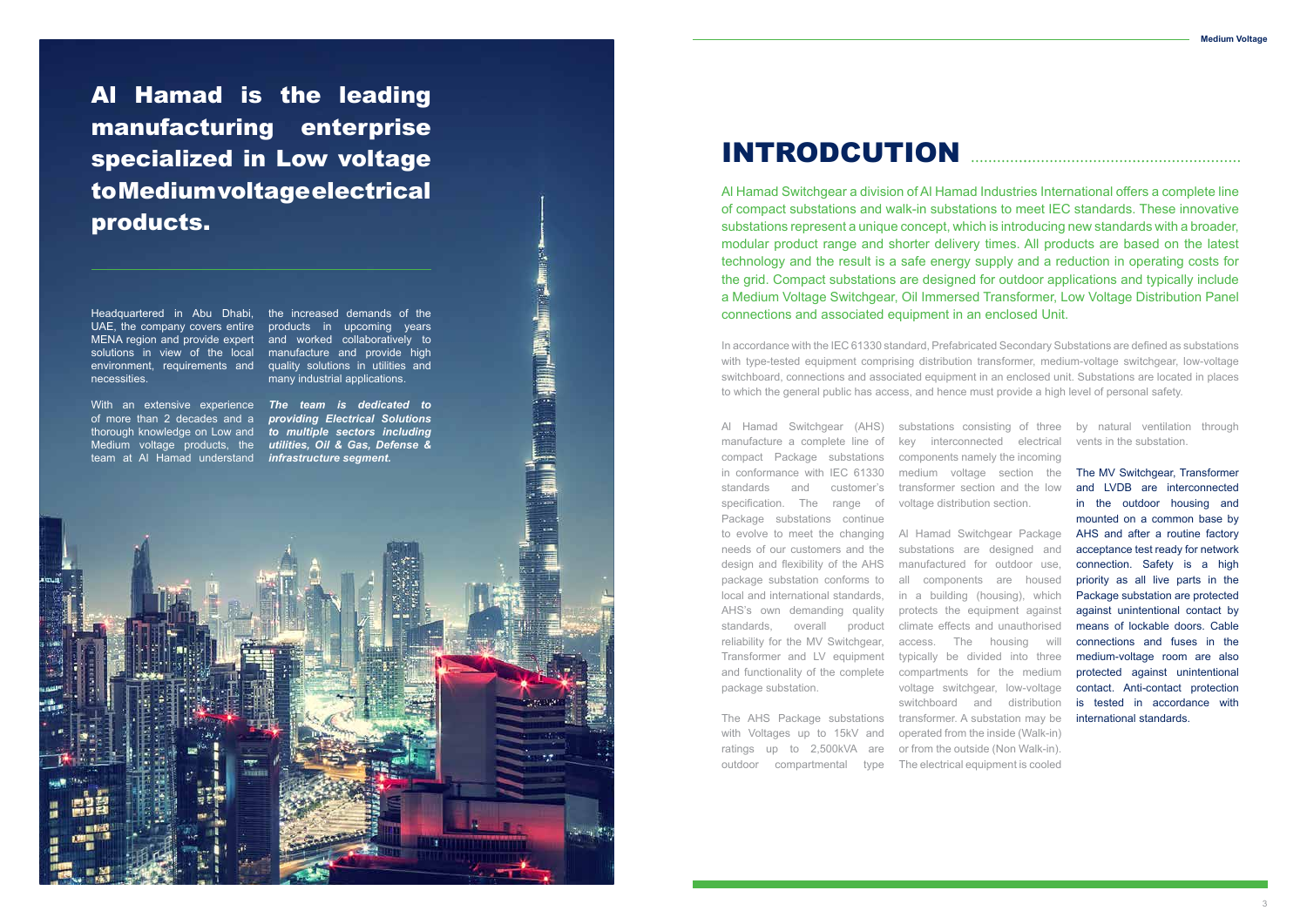## STANDARD FEATURES

Medium Voltage Switchgear typically a Ring Main Unit (RMU) of SF6 (optional oil type), as per customer requirements. The RMU offered is typically a type tested SF6 Ring Main Unit manufactured for Middle East conditions and specific reputable brands may be supplied as specified by customers.

Step-down Transformer (MV to LV) shall be a type tested Oil filled type (optional dry type) transformer to suit the application and/or specification. AHS offer our partners transformers designed and manufactured in the UAE or Saudi to meet Middle East conditions.

. . . . . . . . . . . . . . . . . . . .

Al Hamad Switchgear is a single source supplier providing high quality package substations tailored to the customer or project specifications. The Ring Main Unit, Transformer and LV Feeder equipment are all IEC conforming devices and housed in a AHS designed and manufactured outdoor enclosure, based on AHS's more 30 years of experience in building power distribution equipment in the United Arab Emirates.

LV Distribution Board (LVDB) - is Al Hamad Switchgears type tested and approved LV distribution board with main incoming low voltage circuit breaker (fed from the transformer) and multiple low voltage feeders can be accommodated, the feeder circuits to be flange connected or cable connected type as per customer requirement.

The Low Voltage switchgear offered can be circuit breakers or isolators but other solutions may be supplied as specified by customers. Other LV arrangements and components can be offered such as fuse switches in line with customer requirements.



Al Hamad Switchgear offers the ultimate for maximum customer benefits:

- Single point of contact and contract handling
- Better follow up and improved co-ordination between supplier and customer
- Minimum time for installation and commissioning
- Reduced operating costs and logistics
- Ring Main Units from reputed suppliers
- Transformers from approved and reputed manufacturers, up to 2500 kVA
- Low voltage switchgear, components.
- conditions.
- High protection of personnel



• All assembled on a common skid with steel housing fully painted and protected against environmental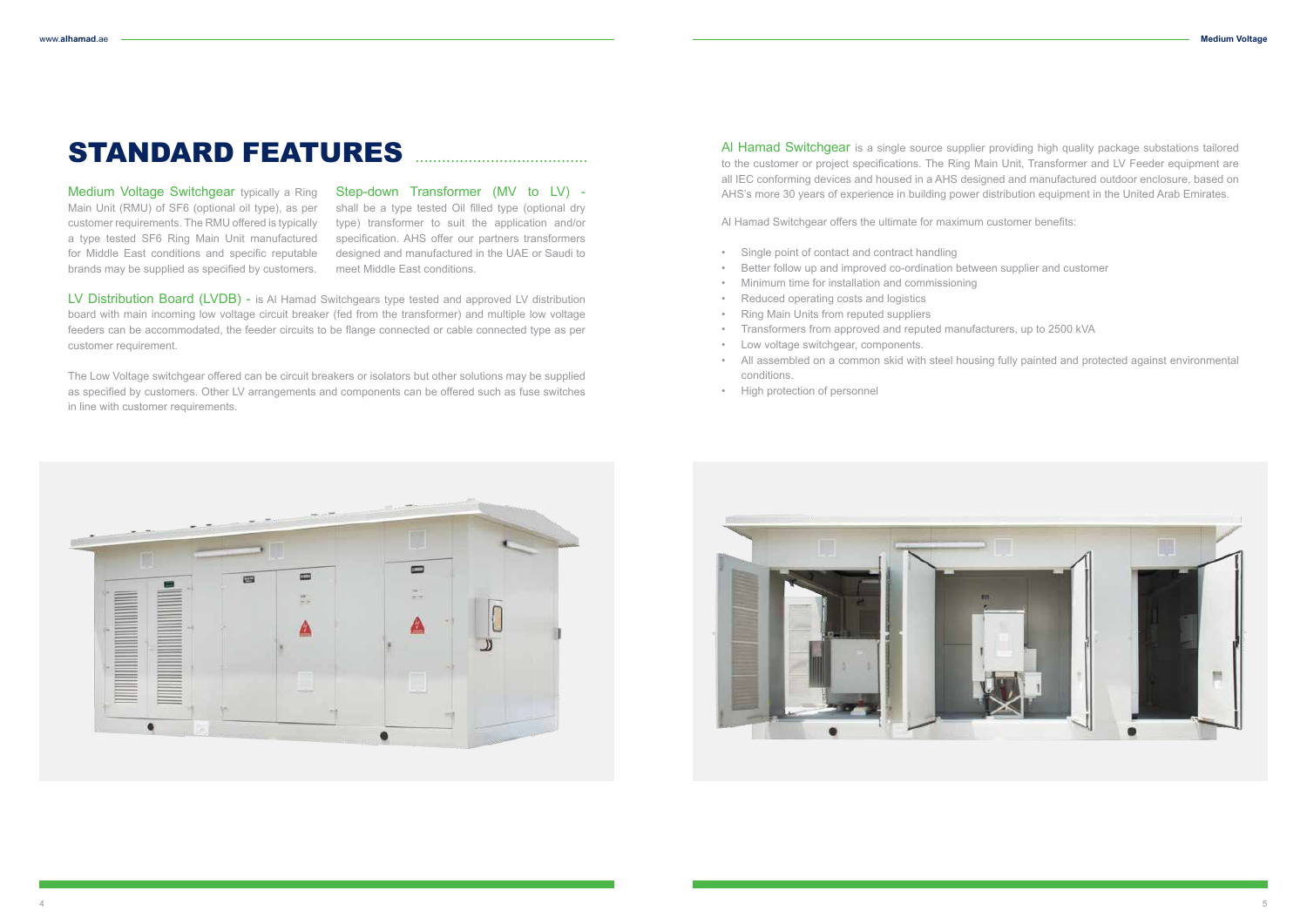#### EXTENSIBLE AND NON EXTENSIBLE RMU

# OIL IMMERSED TRANSFORMER (MV TO LV STEP DOWN) • System Voltage up to 15kV<br>• Impulse withstand voltage 95kV (Peak)<br>• Rated Frequency 50/60Hz<br>• Switch connection to MV network 630Amps<br>• Tee-off feed connection to Transformer<br>• 200Amps (circuit breaker or fuse-switch)<br>•

#### GENERAL CHARACTERISTICS

## LOW VOLTAGE

- 
- 
- 
- (Ring Switches)
- Tee-off feed connection to Transformer
- 200Amps (circuit breaker or fuse-switch)
- Short circuit peak making current 50KA
- (Ring Switches & Circuit Breaker)
- Short circuit breaking current 25kA for 1s (Circuit Breaker) or 21kA for 3s
- Compartmented (MV/Txf/LV) Outdoor operation & Naturally vented.
- Ambient Temperature normal operating conditions up to 40 °C.
- Optional 50deg C on request (derating of equipment required).
- Hot-dip Galvanised sheet steel base frame and corner posts.
- Housing Walls Single or Double Wall options (Double Wall Sandwich panels with rockwool insulation of 50mm).
- Standard Colour RAL 7032 (Optional other colours on request).
- Degree of Protection MV & LV compartments IP43 up to 54 subject to customer requirement.
- Degree of Protection Transformer compartment IP21.
- All components fully earthed to common earth.

#### **OPTIONAL**

- Metering devices (LV & MV)
- Automation solutions
- Primary Voltages up to 33Kv
- Transformer ratings > 2500 kVA
- External Earth Indication in IP55 enclosure
- Capacitor bank arrangement in LV compartment • MV/LV Switchroom (Walk-in) with External Transformer
- Non-standard Lifting arrangements can offered to customer requirement Safe and intelligent power distribution



- Rated power up to 2500 kVA
- Rated secondary voltage 400/415V
- Vector Group Dyn

- Main incomer 400 to 4000Amps (switch or circuit breaker)
- Dependent on transformer rating
- Feeders 60 to 1600Amps subject to customer requirement

## SPECIFICATIONS